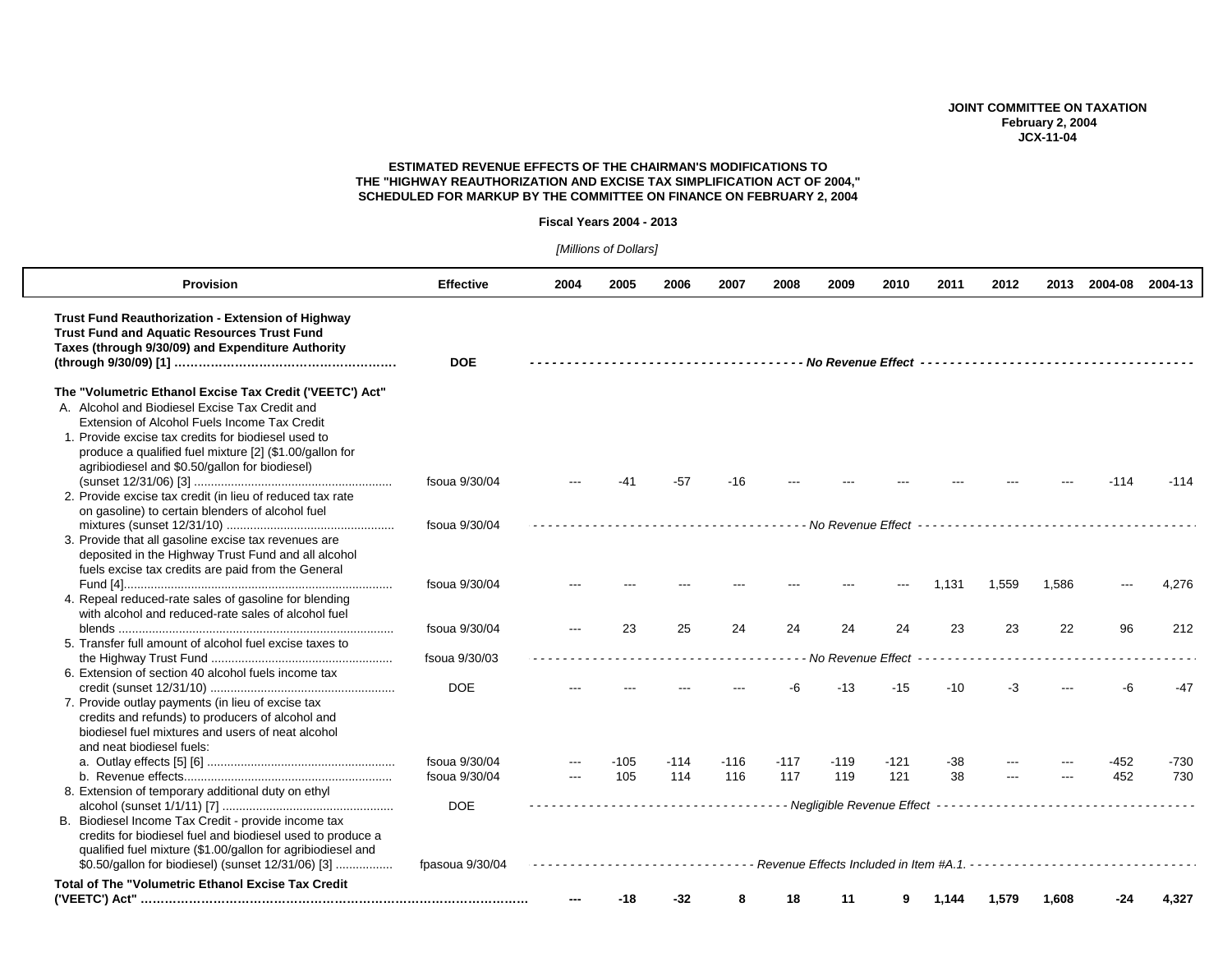| <b>Provision</b>                                             | <b>Effective</b> | 2004                                                                                                | 2005 | 2006 | 2007           | 2008           | 2009           | 2010                                                              | 2011 | 2012 |                | 2013 2004-08 2004-13                                                                       |       |
|--------------------------------------------------------------|------------------|-----------------------------------------------------------------------------------------------------|------|------|----------------|----------------|----------------|-------------------------------------------------------------------|------|------|----------------|--------------------------------------------------------------------------------------------|-------|
| <b>Fuel Fraud Prevention Proposals</b>                       |                  |                                                                                                     |      |      |                |                |                |                                                                   |      |      |                |                                                                                            |       |
| A. Aviation Jet Fuel - taxation of aviation fuel at the      |                  |                                                                                                     |      |      |                |                |                |                                                                   |      |      |                |                                                                                            |       |
|                                                              | [8]              |                                                                                                     | 397  | 427  | 431            | 434            | 437            | 437                                                               | 435  | 433  | 432            | 1.689                                                                                      | 3,863 |
| B. Dyed Fuel Proposals                                       |                  |                                                                                                     |      |      |                |                |                |                                                                   |      |      |                |                                                                                            |       |
|                                                              | $[9]$            |                                                                                                     |      | 43   | 46             | 47             | 47             | 47                                                                | 47   | 47   | 47             | 136                                                                                        | 372   |
| 2. Elimination of administrative review for taxable use      | paa DOE          |                                                                                                     |      |      |                |                |                | - Negligible Revenue Effect - - - - -                             |      |      |                |                                                                                            |       |
|                                                              |                  |                                                                                                     |      |      |                |                |                |                                                                   |      |      |                |                                                                                            |       |
| 3. Extension of penalty on untaxed chemically altered        |                  |                                                                                                     |      |      |                |                |                |                                                                   |      |      |                |                                                                                            |       |
|                                                              | <b>DOE</b>       |                                                                                                     |      |      |                |                |                |                                                                   |      |      |                |                                                                                            |       |
| 4. Terminate the use of dyed diesel fuel by intercity        |                  |                                                                                                     |      |      |                |                |                |                                                                   |      |      |                |                                                                                            |       |
|                                                              | fsoua 9/30/04    |                                                                                                     |      |      |                |                |                |                                                                   |      |      |                |                                                                                            |       |
| C. Modification of Inspection of Records Proposals           |                  |                                                                                                     |      |      |                |                |                |                                                                   |      |      |                |                                                                                            |       |
|                                                              | <b>DOE</b>       |                                                                                                     |      |      |                |                |                |                                                                   |      |      |                |                                                                                            |       |
|                                                              | 10/1/04          |                                                                                                     |      |      |                |                |                |                                                                   |      |      |                |                                                                                            |       |
| D. Registration and Reporting Requirements                   |                  |                                                                                                     |      |      |                |                |                |                                                                   |      |      |                |                                                                                            |       |
| 1. Registration of all pipeline or vessel operators          |                  |                                                                                                     |      |      |                |                |                |                                                                   |      |      |                |                                                                                            |       |
| required for exemption of bulk transfers; penalty on         |                  |                                                                                                     |      |      |                |                |                |                                                                   |      |      |                |                                                                                            |       |
| knowing transfers to nonregistered person; Secretary         |                  |                                                                                                     |      |      |                |                |                |                                                                   |      |      |                |                                                                                            |       |
|                                                              | 10/1/04          |                                                                                                     | 116  | 124  | 125            | 126            | 127            | 128                                                               | 128  | 128  | 128            | 492                                                                                        | 1,130 |
|                                                              | 10/1/04          |                                                                                                     |      |      |                |                |                | ------- Revenue Effects Included in Item D.1. ------------------- |      |      |                |                                                                                            |       |
| 3. Certain reports filed electronically; penalty for failure |                  |                                                                                                     |      |      |                |                |                |                                                                   |      |      |                |                                                                                            |       |
|                                                              | 10/1/04          |                                                                                                     |      |      |                |                |                | - Revenue Effects Included in Item D.1. -                         |      |      |                |                                                                                            |       |
|                                                              | pia 10/1/04      |                                                                                                     | 2    | 2    | $\overline{2}$ | $\overline{2}$ | $\overline{2}$ | 2                                                                 | 2    | 2    | $\overline{2}$ | 8                                                                                          | 19    |
| 5. Registration of persons within foreign trade zones        | 10/1/04          |                                                                                                     |      |      |                |                |                |                                                                   |      |      |                |                                                                                            |       |
|                                                              |                  |                                                                                                     |      |      |                |                |                |                                                                   |      |      |                |                                                                                            |       |
| 6. Information reporting for persons claiming certain        | 10/1/04          |                                                                                                     |      |      |                |                |                |                                                                   |      |      |                |                                                                                            |       |
| E. Import Proposals                                          |                  |                                                                                                     |      |      |                |                |                |                                                                   |      |      |                |                                                                                            |       |
| 1. Tax at point of entry where importer not registered       | <b>DOE</b>       | $\overline{2}$                                                                                      | 8    | 8    | 8              | 8              | 8              |                                                                   | 8    | 8    | 8              | 33                                                                                         | 72    |
| 2. Reconciliation of on-loaded cargo to entered cargo        | <b>DOE</b>       |                                                                                                     |      |      | <u>.</u>       |                |                | - Negligible Revenue Effect ----------------                      |      |      |                |                                                                                            |       |
| F. Miscellaneous Proposals                                   |                  |                                                                                                     |      |      |                |                |                |                                                                   |      |      |                |                                                                                            |       |
| 1. Tax on sale of diesel fuel whether suitable for use or    |                  |                                                                                                     |      |      |                |                |                |                                                                   |      |      |                |                                                                                            |       |
|                                                              | <b>DOE</b>       |                                                                                                     |      |      |                |                |                |                                                                   |      |      |                |                                                                                            |       |
| 2. Limit ultimate vendor refund claims on sales of fuel      |                  |                                                                                                     |      |      |                |                |                |                                                                   |      |      |                |                                                                                            |       |
|                                                              | fsfnua DOE       |                                                                                                     |      |      |                |                |                |                                                                   |      |      |                |                                                                                            |       |
|                                                              |                  |                                                                                                     |      |      |                |                |                |                                                                   |      |      |                |                                                                                            |       |
| 3. Permit ultimate vendors to administer credits and         |                  | ------------------------------------- Negligible Revenue Effect ----------------------------------- |      |      |                |                |                |                                                                   |      |      |                |                                                                                            |       |
|                                                              | 10/1/04<br>DOE   |                                                                                                     |      |      |                |                |                |                                                                   |      |      |                | ----------------------------- Negligible Revenue Effect ---------------------------------- |       |
|                                                              |                  |                                                                                                     |      |      |                |                |                |                                                                   |      |      |                |                                                                                            |       |
| 5. Modifications of tax on use of highway vehicles           | tpba DOE [11]    | 143                                                                                                 | 119  | 122  | 124            | 126            | 129            | 129                                                               | 131  | 133  | 135            | 635                                                                                        | 1,292 |
| 6. Dedication of revenue from certain penalties to the       |                  |                                                                                                     |      |      |                |                |                |                                                                   |      |      |                |                                                                                            |       |
|                                                              | 10/1/04          |                                                                                                     |      |      |                |                |                |                                                                   |      |      |                |                                                                                            |       |
| 7. Nonapplication of export exemption to delivery of fuel to |                  |                                                                                                     |      |      |                |                |                |                                                                   |      |      |                |                                                                                            |       |
| motor vehicles removed from the United States                | sodma DOE        |                                                                                                     |      |      |                |                |                |                                                                   |      |      |                |                                                                                            |       |
| G. Total Accountability - taxation and reporting for         |                  |                                                                                                     |      |      |                |                |                |                                                                   |      |      |                |                                                                                            |       |
| blendstocks, transmix, and other products removed            |                  |                                                                                                     |      |      |                |                |                |                                                                   |      |      |                |                                                                                            |       |
| from terminals and refineries, including those in            |                  |                                                                                                     |      |      |                |                |                |                                                                   |      |      |                |                                                                                            |       |
|                                                              | fsoua 9/30/04    |                                                                                                     | 100  | 106  | 107            | 108            | 108            | 108                                                               | 108  | 107  | 107            | 421                                                                                        | 958   |
| H. Transfers from Airport and Airway Trust Fund to           | 10/1/04          |                                                                                                     |      |      |                |                |                | - No Revenue Effect                                               |      |      |                |                                                                                            |       |
|                                                              |                  |                                                                                                     |      |      |                |                |                |                                                                   |      |      |                |                                                                                            |       |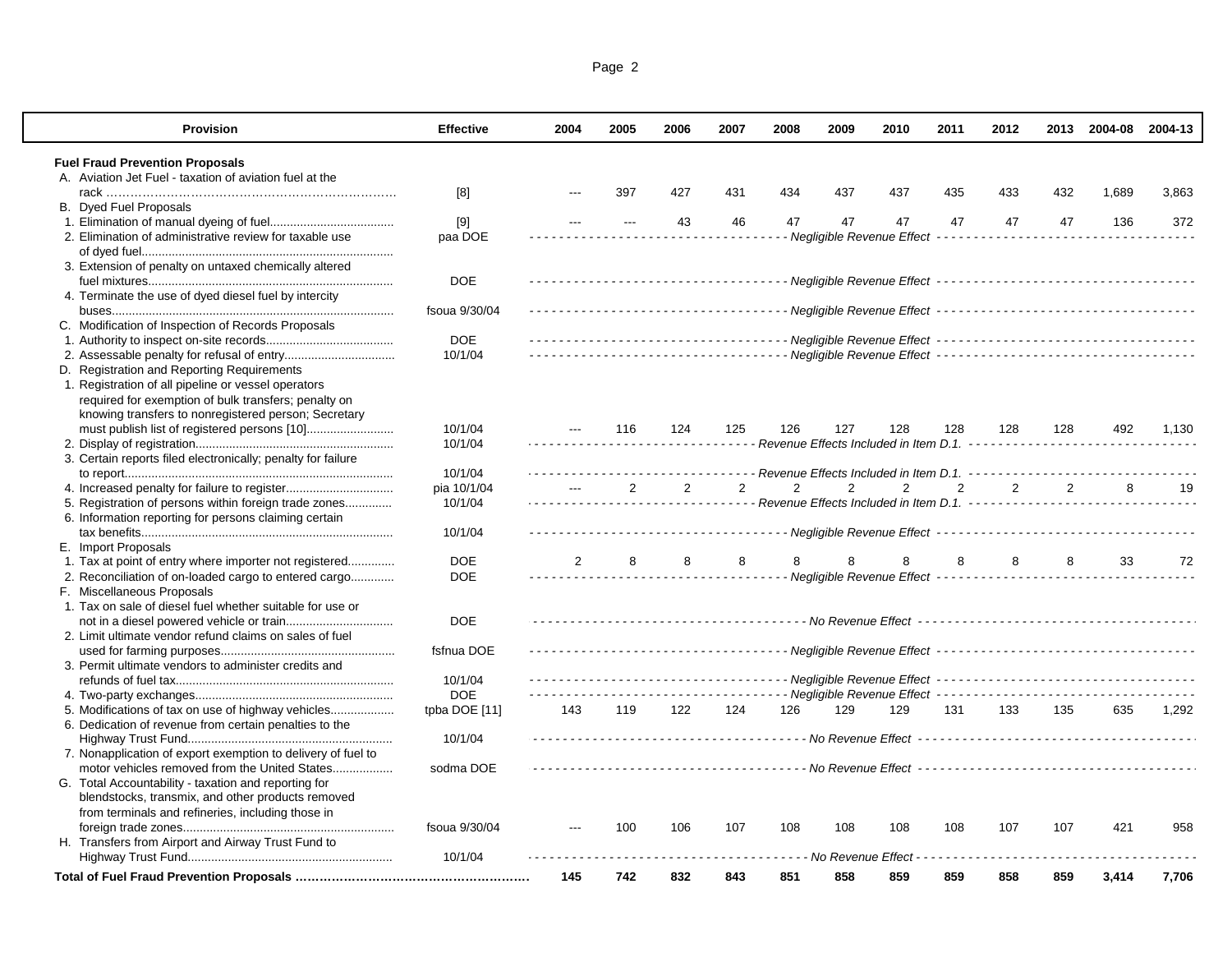| Page 3 |  |
|--------|--|
|        |  |

| <b>Provision</b>                                           | <b>Effective</b> | 2004   | 2005   | 2006   | 2007   | 2008   | 2009                | 2010                                | 2011   | 2012   |        | 2013 2004-08 2004-13 |          |
|------------------------------------------------------------|------------------|--------|--------|--------|--------|--------|---------------------|-------------------------------------|--------|--------|--------|----------------------|----------|
| <b>Definition of Highway Vehicle</b>                       |                  |        |        |        |        |        |                     |                                     |        |        |        |                      |          |
| A. Exemption From Certain Excise Taxes for Mobile          |                  |        |        |        |        |        |                     |                                     |        |        |        |                      |          |
|                                                            | $[12]$           | $---$  | 79     | 106    | 106    | 106    | 106                 | 106                                 | 106    | 106    | 106    | 396                  | 923      |
|                                                            | $[12]$           |        |        |        |        |        |                     | Negligible Revenue Effect           |        |        |        |                      |          |
|                                                            |                  | $[13]$ | 79     | 106    | 106    | 106    | 106                 | 106                                 | 106    | 106    | 106    | 396                  | 923      |
| <b>Excise Tax Reform and Simplification Proposals</b>      |                  |        |        |        |        |        |                     |                                     |        |        |        |                      |          |
| A. Highway Excise Taxes                                    |                  |        |        |        |        |        |                     |                                     |        |        |        |                      |          |
|                                                            | <b>DOE</b>       | $-2$   | -4     | -4     |        | -5     |                     | -5                                  | -6     | -6     | $-7$   | $-19$                | -48      |
| 2. Dedication of gas guzzler tax to Highway Trust          |                  |        |        |        |        |        |                     |                                     |        |        |        |                      |          |
|                                                            | <b>DOE</b>       |        |        |        |        |        | - No Revenue Effect |                                     |        |        |        |                      |          |
| 3. Repeal of 4.3-cent General Fund excise taxes on         |                  |        |        |        |        |        |                     |                                     |        |        |        |                      |          |
| railroads diesel fuel and inland waterway fuel:            |                  |        |        |        |        |        |                     |                                     |        |        |        |                      |          |
|                                                            | 10/1/04          | ---    | -139   | $-146$ | -149   | $-154$ | $-158$              | -162                                | $-166$ | $-171$ | $-175$ | -588                 | $-1,420$ |
|                                                            | 10/1/04          |        | $-11$  | $-15$  | $-15$  | $-16$  | $-16$               | $-17$                               | $-17$  | $-18$  | $-18$  | $-57$                | $-143$   |
| <b>B.</b> Aquatic Excise Taxes                             |                  |        |        |        |        |        |                     |                                     |        |        |        |                      |          |
| 1. Eliminate Aquatic Resources Trust Fund and              |                  |        |        |        |        |        |                     |                                     |        |        |        |                      |          |
| transform Sport Fishing Restoration Account                | 10/1/04          |        |        | .      |        |        |                     |                                     |        |        |        |                      |          |
| 2. LED devices exempted from sonar devices suitable        |                  |        |        |        |        |        |                     |                                     |        |        |        |                      |          |
|                                                            | $[16]$           |        | $[17]$ | $[17]$ | $[17]$ | $[17]$ | $[17]$              | $[17]$                              | $-1$   | $-1$   | $-1$   | $-2$                 | -4       |
| 3. Repeal of Harbor Maintenance tax on exports [7]         | bo/a DOE         |        |        |        |        |        |                     | - Negligible Revenue Effect - - - - |        |        |        |                      |          |
|                                                            |                  |        | $-3$   | $-3$   | -3     | -3     | $-3$                | $-4$                                | $-4$   | $-4$   | $-4$   | $-16$                | $-31$    |
| 4. Cap on excise tax on certain fishing equipment [18]     | [16]             |        |        |        |        |        |                     |                                     |        |        |        |                      |          |
| 5. Reduction in rate of tax on portable aerated bait       |                  |        |        |        |        |        |                     |                                     |        |        |        |                      |          |
|                                                            | 10/1/04          |        | $[17]$ | $[17]$ | $[17]$ | $[17]$ | $[17]$              | $[17]$                              | $[17]$ | $[17]$ | $[17]$ | $[17]$               | $-1$     |
| C. Aerial Excise Taxes                                     |                  |        |        |        |        |        |                     |                                     |        |        |        |                      |          |
| 1. Clarification of excise tax exemptions for agricultural |                  |        |        |        |        |        |                     |                                     |        |        |        |                      |          |
| aerial applicators and exemption for certain               |                  |        |        |        |        |        |                     |                                     |        |        |        |                      |          |
|                                                            | fuoata DOE       | $-2$   | $-4$   | -4     |        |        | -4                  |                                     |        | -4     | $-4$   | $-18$                | $-38$    |
|                                                            | 4/1/04           | $-2$   | $-3$   | $-3$   | $-3$   | $-4$   | $-4$                | $-4$                                | -4     | $-4$   | $-5$   | $-15$                | $-36$    |
| 3. Exemption from ticket taxes for transportation          |                  |        |        |        |        |        |                     |                                     |        |        |        |                      |          |
|                                                            | ta 3/31/04       | $-1$   | $-1$   | $-1$   | $-1$   | $-1$   | $-1$                | $-1$                                | -1     | $-1$   | $-1$   | $-4$                 | $-10$    |
| 4. Certain sightseeing flights exempt from taxes on air    |                  |        |        |        |        |        |                     |                                     |        |        |        |                      |          |
|                                                            | $[20]$           | $-5$   | -6     | $-7$   | $-7$   | $-7$   | $-7$                | -8                                  | -8     | -9     | -9     | $-32$                | $-72$    |
| D. Alcoholic Beverage Excise Taxes                         |                  |        |        |        |        |        |                     |                                     |        |        |        |                      |          |
| 1. Repeal of occupational taxes relating to distilled      |                  |        |        |        |        |        |                     |                                     |        |        |        |                      |          |
|                                                            | $[21]$           | $-66$  | $-78$  | $-78$  | $-78$  | $-78$  | $-78$               | $-78$                               | $-78$  | $-78$  | $-78$  | $-378$               | $-768$   |
| 2. Suspension of limitation on cover over of rum           |                  |        |        |        |        |        |                     |                                     |        |        |        |                      |          |
| excise tax revenues (maintain cover over at \$13.25        |                  |        |        |        |        |        |                     |                                     |        |        |        |                      |          |
| per proof gallon and increase to \$13.50 on 10/1/04)       |                  |        |        |        |        |        |                     |                                     |        |        |        |                      |          |
| (sunset 12/31/05); require transfer to Puerto Rico         | abiUSa           |        |        |        |        |        |                     |                                     |        |        |        |                      |          |
|                                                            | 12/31/03 [22]    | $-67$  | -93    | $-22$  |        |        |                     |                                     |        |        |        | -182                 | $-182$   |
| E. Sport Excise Taxes                                      |                  |        |        |        |        |        |                     |                                     |        |        |        |                      |          |
| 1. Exempt custom gunsmiths from firearms excise            |                  |        |        |        |        |        |                     |                                     |        |        |        |                      |          |
|                                                            | $[24]$           | $[17]$ | $-1$   | $-1$   | $-1$   | -1     | $-1$                | $-1$                                | -1     | $-1$   | $-1$   | $-4$                 | -7       |
| 2. Modified taxation of imported archery products [25]     | $[26]$           | $[17]$ | $-1$   | $-1$   | $-1$   | $-1$   | $-1$                | $-1$                                | $-1$   | $-1$   | $-1$   | $-4$                 | -8       |
| 3. Treatment of tribal governments as States for           |                  |        |        |        |        |        |                     |                                     |        |        |        |                      |          |
| purposes of Federal wagering excise and                    |                  |        |        |        |        |        |                     |                                     |        |        |        |                      |          |
|                                                            | $[21]$           | $-1$   | $-3$   | -3     | -4     | -4     |                     | $-4$                                | -4     | -4     | -4     | $-14$                | -33      |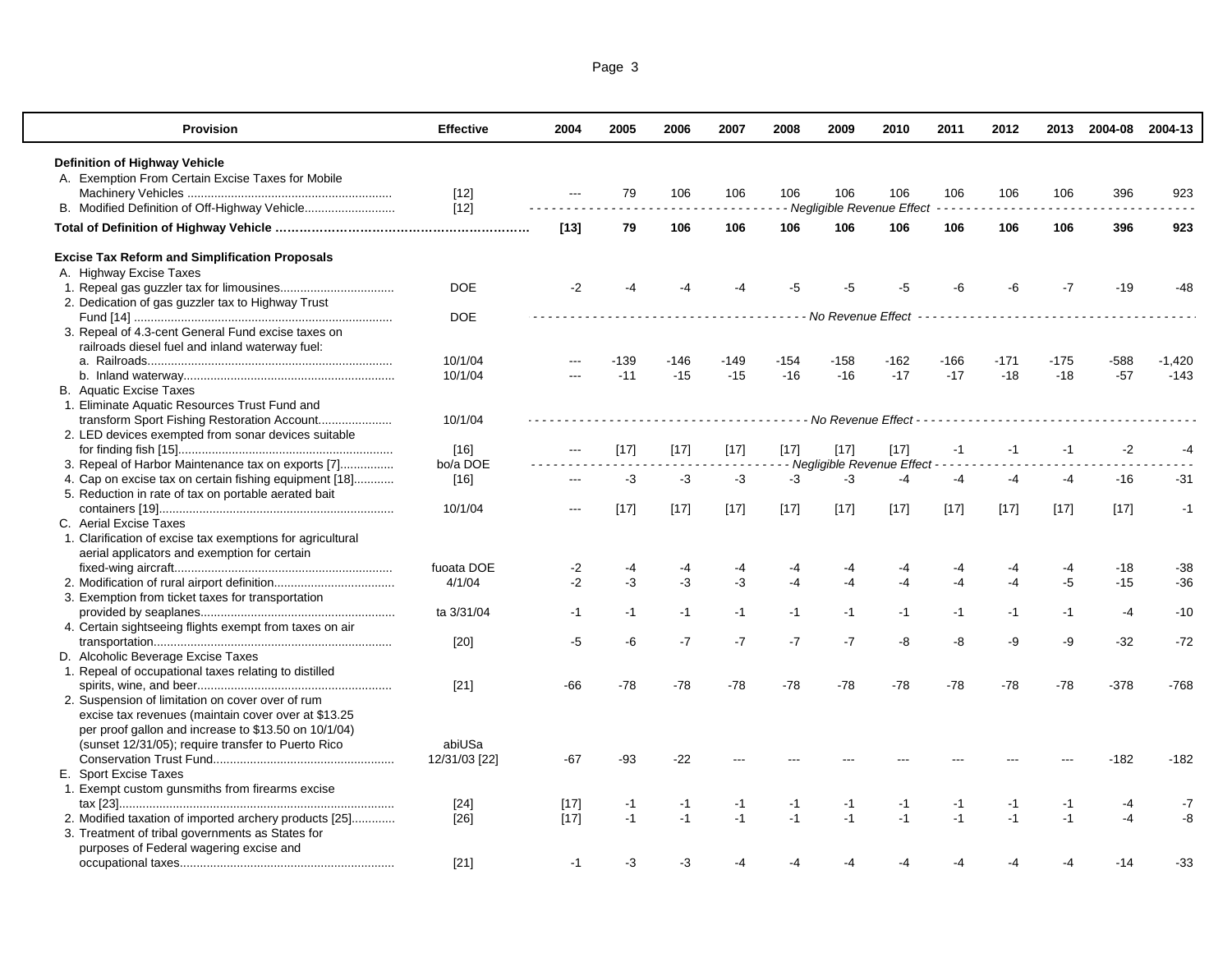| Page 4 |
|--------|
|--------|

| <b>Provision</b>                                           | <b>Effective</b> | 2004                                                                                                    | 2005   | 2006           | 2007                                                                                                                                                                            | 2008           | 2009                                  | 2010         | 2011           | 2012           |              | 2013 2004-08 2004-13 |          |
|------------------------------------------------------------|------------------|---------------------------------------------------------------------------------------------------------|--------|----------------|---------------------------------------------------------------------------------------------------------------------------------------------------------------------------------|----------------|---------------------------------------|--------------|----------------|----------------|--------------|----------------------|----------|
| F. Other Proposals                                         |                  |                                                                                                         |        |                |                                                                                                                                                                                 |                |                                       |              |                |                |              |                      |          |
| 1. Income tax credit for distilled sprits wholesalers and  |                  |                                                                                                         |        |                |                                                                                                                                                                                 |                |                                       |              |                |                |              |                      |          |
| for distilled spirits in control state bailment            |                  |                                                                                                         |        |                |                                                                                                                                                                                 |                |                                       |              |                |                |              |                      |          |
| warehouses for costs of carrying Federal excise            |                  |                                                                                                         |        |                |                                                                                                                                                                                 |                |                                       |              |                |                |              |                      |          |
|                                                            | tyba DOE         | -4                                                                                                      | $-29$  | $-33$          | -34                                                                                                                                                                             | $-35$          | -35                                   | $-35$        | $-36$          | -36            | $-37$        | $-135$               | $-314$   |
| 2. Credit for taxpayers owning commercial power            |                  |                                                                                                         |        |                |                                                                                                                                                                                 |                |                                       |              |                |                |              |                      |          |
|                                                            | tyba DOE         | $\overline{a}$                                                                                          | $-25$  | -40            | -14                                                                                                                                                                             | $\overline{a}$ | ---                                   |              |                | $\overline{a}$ | $---$        | $-79$                | $-79$    |
| 3. Credit for auxiliary power units installed on           |                  |                                                                                                         |        |                |                                                                                                                                                                                 |                |                                       |              |                |                |              |                      |          |
|                                                            | ppaia DOE        | $-1$                                                                                                    | $-1$   | $-1$           | $---$                                                                                                                                                                           | $---$          | ---                                   | ---          | $\overline{a}$ | ---            | $---$        | $-3$                 | -3       |
|                                                            |                  | $-151$                                                                                                  | $-402$ | -362           | -318                                                                                                                                                                            | $-313$         | $-317$                                | -324         | $-331$         | $-338$         | $-345$       | $-1,550$             | $-3,197$ |
|                                                            |                  |                                                                                                         |        |                |                                                                                                                                                                                 |                |                                       |              |                |                |              |                      |          |
| <b>Miscellaneous Proposals</b>                             |                  |                                                                                                         |        |                |                                                                                                                                                                                 |                |                                       |              |                |                |              |                      |          |
| A. Motor Fuel Tax Enforcement Advisory Commission          | <b>DOE</b>       |                                                                                                         |        |                |                                                                                                                                                                                 |                |                                       |              |                |                |              |                      |          |
| B. National Surface Transportation Infrastructure          |                  |                                                                                                         |        |                |                                                                                                                                                                                 |                |                                       |              |                |                |              |                      |          |
|                                                            | <b>DOE</b>       |                                                                                                         |        |                |                                                                                                                                                                                 |                |                                       |              |                |                |              |                      |          |
| C. Treasury Study of Fuel Tax Compliance and               |                  |                                                                                                         |        |                |                                                                                                                                                                                 |                |                                       |              |                |                |              |                      |          |
|                                                            | <b>DOE</b>       |                                                                                                         |        |                |                                                                                                                                                                                 |                |                                       |              |                |                |              |                      |          |
| D. Funding for Studies of Supplemental or Alternative      |                  |                                                                                                         |        |                |                                                                                                                                                                                 |                |                                       |              |                |                |              |                      |          |
|                                                            | <b>DOE</b>       | -------------------- Estimate Will Be Provided by the Congressional Budget Office --------------------- |        |                |                                                                                                                                                                                 |                |                                       |              |                |                |              |                      |          |
| E. Treasury Study of Highway Fuels Used by Trucks          |                  |                                                                                                         |        |                |                                                                                                                                                                                 |                |                                       |              |                |                |              |                      |          |
|                                                            | <b>DOE</b>       |                                                                                                         |        |                |                                                                                                                                                                                 |                |                                       |              |                |                |              |                      |          |
|                                                            | <b>DOE</b>       |                                                                                                         |        |                |                                                                                                                                                                                 |                |                                       |              |                |                |              |                      |          |
| G. Increase exclusion for employer-provided transit        |                  |                                                                                                         |        |                |                                                                                                                                                                                 |                |                                       |              |                |                |              |                      |          |
|                                                            | bra DOE          | -2                                                                                                      | -9     | $-12$          | -12                                                                                                                                                                             | -15            | $-17$                                 | $-21$        | $-22$          | -25            | $-27$        | -50                  | -162     |
|                                                            |                  | -2                                                                                                      | -9     | $-12$          | $-12$                                                                                                                                                                           | $-15$          | $-17$                                 | $-21$        | $-22$          | $-25$          | $-27$        | $-50$                | $-162$   |
| Proposals to Replenish the General Fund                    |                  |                                                                                                         |        |                |                                                                                                                                                                                 |                |                                       |              |                |                |              |                      |          |
| A. Expansion of Limitation on Depreciation of Certain      |                  |                                                                                                         |        |                |                                                                                                                                                                                 |                |                                       |              |                |                |              |                      |          |
|                                                            | ppisa 2/2/04     | 42                                                                                                      | 112    | 40             | $-52$                                                                                                                                                                           | $-45$          | $-43$                                 | $-20$        |                |                |              | 97                   | 34       |
| B. Proposals Designed to Curtail Tax Shelters              |                  |                                                                                                         |        |                |                                                                                                                                                                                 |                |                                       |              |                |                |              |                      |          |
| 1. Clarification of the economic substance doctrine        |                  |                                                                                                         |        |                |                                                                                                                                                                                 |                |                                       |              |                |                |              |                      |          |
|                                                            | Ta 2/2/04        | 341                                                                                                     | 1,163  | 1,282          | 1,156                                                                                                                                                                           | 1,197          | 1,323                                 | 1,472        | 1,673          | 1,906          | 2,172        | 5,140                | 13,686   |
| 2. Proposals relating to reportable transactions and       |                  |                                                                                                         |        |                |                                                                                                                                                                                 |                |                                       |              |                |                |              |                      |          |
|                                                            | [28]             | 30                                                                                                      | 76     | 119            | 120                                                                                                                                                                             | 124            | 131                                   | 139          | 150            | 164            | 179          | 469                  | 1,232    |
| 3. Modification to the substantial understatement          |                  |                                                                                                         |        |                |                                                                                                                                                                                 |                |                                       |              |                |                |              |                      |          |
|                                                            | tyba DOE         | $---$                                                                                                   | $---$  | $\overline{7}$ | 15                                                                                                                                                                              | 23             | 26                                    | 30           | 34             | 38             | 38           | 45                   | 211      |
|                                                            |                  |                                                                                                         |        |                |                                                                                                                                                                                 |                |                                       |              |                |                |              |                      |          |
| 4. Impose a civil penalty (of up to \$5,000) on failure to | <b>DOE</b>       |                                                                                                         |        |                |                                                                                                                                                                                 |                |                                       |              |                |                |              | -1                   | 3        |
| report interest in foreign financial accounts              |                  | $[29]$                                                                                                  | $[29]$ | $[29]$         | $[29]$                                                                                                                                                                          | $[29]$         | $[29]$                                | $[29]$       | $[29]$         | $[29]$         | $[29]$       |                      |          |
| 5. Actions to enjoin conduct with respect to tax           | <b>DOE</b>       |                                                                                                         |        |                | $\frac{1}{2} \left( \frac{1}{2} \right) \left( \frac{1}{2} \right) \left( \frac{1}{2} \right) \left( \frac{1}{2} \right) \left( \frac{1}{2} \right) \left( \frac{1}{2} \right)$ |                |                                       |              |                |                |              |                      |          |
|                                                            |                  |                                                                                                         |        |                |                                                                                                                                                                                 |                |                                       |              |                |                |              |                      |          |
| 6. Understatement of taxpayer's liability by income tax    |                  |                                                                                                         |        |                |                                                                                                                                                                                 |                |                                       |              |                |                |              |                      |          |
|                                                            | dpa DOE          |                                                                                                         |        |                |                                                                                                                                                                                 |                | - Negligible Revenue Effect - - - - - |              |                |                |              |                      |          |
|                                                            | $[30]$           | 3                                                                                                       | 3      | 3              | 3                                                                                                                                                                               | 3              | 3                                     | 3            | 3              | 3              | 3            | 15                   | 30       |
| 8. Regulation of individuals practicing before the         |                  |                                                                                                         |        |                |                                                                                                                                                                                 |                |                                       |              |                |                |              |                      |          |
|                                                            | ata DOE          |                                                                                                         |        |                |                                                                                                                                                                                 |                |                                       |              |                |                |              |                      |          |
| 9. Extend statute of limitations for undisclosed listed    |                  |                                                                                                         |        |                |                                                                                                                                                                                 |                |                                       |              |                |                |              |                      |          |
|                                                            | $[31]$           |                                                                                                         |        | $\mathbf{1}$   | $\overline{1}$                                                                                                                                                                  | $\mathbf{1}$   | $\mathbf{1}$                          | $\mathbf{1}$ | $\mathbf{1}$   | $\mathbf{1}$   | $\mathbf{1}$ | 3                    | 8        |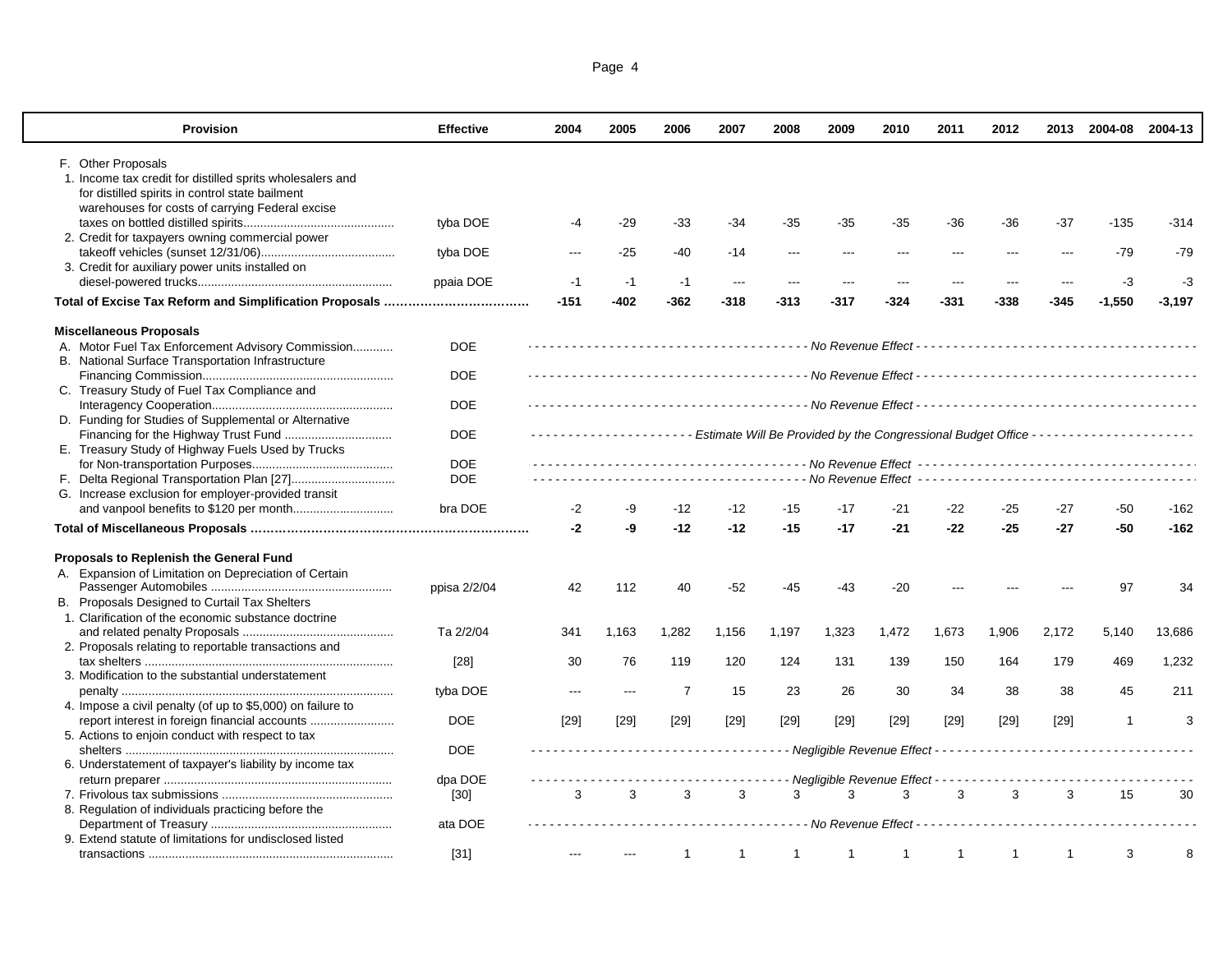|--|--|

| <b>Provision</b>                                           | <b>Effective</b>  | 2004           | 2005           | 2006           | 2007           | 2008           | 2009           | 2010                        | 2011           | 2012           | 2013           | 2004-08 2004-13 |         |
|------------------------------------------------------------|-------------------|----------------|----------------|----------------|----------------|----------------|----------------|-----------------------------|----------------|----------------|----------------|-----------------|---------|
| 10. Deny deduction for interest paid to the IRS on         |                   |                |                |                |                |                |                |                             |                |                |                |                 |         |
| underpayments involving certain tax motivated              |                   |                |                |                |                |                |                |                             |                |                |                |                 |         |
|                                                            | tyba DOE          |                |                |                | 1              | 3              |                |                             |                |                |                | 5               | 25      |
| 11. Authorize additional \$300 million per year to the IRS |                   |                |                |                |                |                |                |                             |                |                |                |                 |         |
| to combat abusive tax avoidance transactions [32]          | <b>DOE</b>        |                |                |                | .              |                |                |                             |                |                |                |                 |         |
| C. Other Corporate Governance Proposals                    |                   |                |                |                |                |                |                |                             |                |                |                |                 |         |
| 1. Affirmation of consolidated return regulation           |                   |                |                |                |                |                |                |                             |                |                |                |                 |         |
|                                                            | $[33]$            |                |                |                |                |                |                |                             |                |                |                |                 |         |
| 2. Chief executive officer required to sign declaration    |                   |                |                |                |                |                |                |                             |                |                |                |                 |         |
|                                                            | rfa DOE           |                |                |                |                |                |                |                             |                |                |                |                 |         |
| 3. Denial of deduction for certain fines, penalties, and   | generally         |                |                |                |                |                |                |                             |                |                |                |                 |         |
|                                                            | apoia 4/27/03     | 176            | 10             | 10             | 10             | 10             | 10             | 10                          | 10             | 10             | 10             | 216             | 266     |
|                                                            | dpoia DOE         | 10             | 29             | 30             | 31             | 32             | 33             | 34                          | 35             | 36             | 37             | 132             | 307     |
| 5. Increase the maximum criminal fraud penalty for         |                   |                |                |                |                |                |                |                             |                |                |                |                 |         |
|                                                            | uaoataoa DOE      |                | $---$          | $[29]$         | $[29]$         | [29]           | [29]           | $[29]$                      | $[29]$         | $[29]$         | $[29]$         | $[29]$          | 5       |
| 6. Double certain penalties, fines, and interest on        |                   |                |                |                |                |                |                |                             |                |                |                |                 |         |
| underpayments related to certain offshore financial        |                   |                |                |                |                |                |                |                             |                |                |                |                 |         |
|                                                            | oyo/a DOE         | $\overline{2}$ | 1              | $\mathbf 1$    | $[29]$         | $[29]$         | $[29]$         | $[29]$                      | $[29]$         | $[29]$         | $[29]$         | $\overline{4}$  | 6       |
| D. Enron-Related Tax Shelter Proposals                     |                   |                |                |                |                |                |                |                             |                |                |                |                 |         |
| 1. Limitation on transfer or importation of built-in       |                   |                |                |                |                |                |                |                             |                |                |                |                 |         |
|                                                            | Ta 2/13/03        | 128            | 123            | 136            | 149            | 164            | 180            | 198                         | 218            | 240            | 264            | 700             | 1,800   |
| 2. No reduction of basis under section 734 in stock        |                   |                |                |                |                |                |                |                             |                |                |                |                 |         |
|                                                            | da 2/13/03        | 12             | 16             | 24             | 29             | 33             | 35             | 33                          | 32             | 33             | 34             | 114             | 281     |
|                                                            | on 2/13/03        |                |                |                |                |                |                | - Negligible Revenue Effect |                |                |                |                 |         |
| 4. Expanded disallowance of deduction for interest         |                   |                |                |                |                |                |                |                             |                |                |                |                 |         |
|                                                            | diia 2/13/03      | 6              | 88             | 90             | 94             | 96             | 98             | 101                         | 103            | 106            | 109            | 374             | 891     |
| 5. Expanded authority to disallow tax benefits under       |                   |                |                |                |                |                |                |                             |                |                |                |                 |         |
|                                                            | aa 2/13/03        | 3              | 9              | 10             | 10             | 11             | 11             | 12                          | 12             | 13             | 14             | 43              | 105     |
| 6. Modification of interaction between subpart F and       |                   |                |                |                |                |                |                |                             |                |                |                |                 |         |
|                                                            | $[34]$            | 23             | 15             | 8              | $\overline{4}$ | 5              | 6              | 8                           | 10             | 12             | 15             | 55              | 106     |
| E. Proposals to Discourage Expatriation                    |                   |                |                |                |                |                |                |                             |                |                |                |                 |         |
|                                                            | $[35]$            | 172            | 137            | 140            | 168            | 202            | 242            | 290                         | 348            | 418            | 493            | 819             | 2,610   |
| 2. Impose mark-to-market on individuals who                |                   |                |                |                |                |                |                |                             |                |                |                |                 |         |
|                                                            | $[36]$            | 41             | 78             | 80             | 74             | 71             | 67             | 61                          | 57             | 54             | 51             | 344             | 634     |
| 3. Excise tax on stock compensation of insiders in         |                   |                |                |                |                |                |                |                             |                |                |                |                 |         |
|                                                            | generally 7/11/02 | 16             | $\overline{7}$ | $\overline{7}$ | $\overline{7}$ | $\overline{7}$ | $\overline{7}$ | $\overline{7}$              | $\overline{7}$ | $\overline{7}$ | $\overline{7}$ | 42              | 75<br>5 |
|                                                            | rra 4/11/02       | [29]           | $[29]$         | $[29]$         | $[29]$         | $[29]$         | $[29]$         | $[29]$                      | $[29]$         | $[29]$         | $[29]$         | $\overline{2}$  |         |
| F. Corporate Estimated Tax Payments Due July               |                   |                |                |                |                |                |                |                             |                |                |                |                 |         |
| Through September of 2009 Increased to 119% of             | <b>DOE</b>        |                |                |                |                |                |                |                             |                |                |                |                 |         |
|                                                            |                   |                | ---            |                |                |                | 11.441         | $-11,441$                   |                |                |                |                 |         |
|                                                            |                   | 1,005          | 1,867          | 1,989          | 1,820          | 1,937          | 13,575         | $-9,058$                    | 2,697          | 3,045          | 3,431          | 8,620           | 22,320  |
|                                                            |                   | 997            | 2,259          | 2,521          | 2,447          | 2,584          | 14,216         | $-8,429$                    | 4,453          | 5,225          | 5,632          | 10,806          | 31,917  |
| Joint Committee on Taxation                                |                   |                |                |                |                |                |                |                             |                |                |                |                 |         |

--------------------------------------

NOTE: Details may not add to totals due to rounding.

*[Legend and Footnotes for JCX-11-04 appear on the following page]*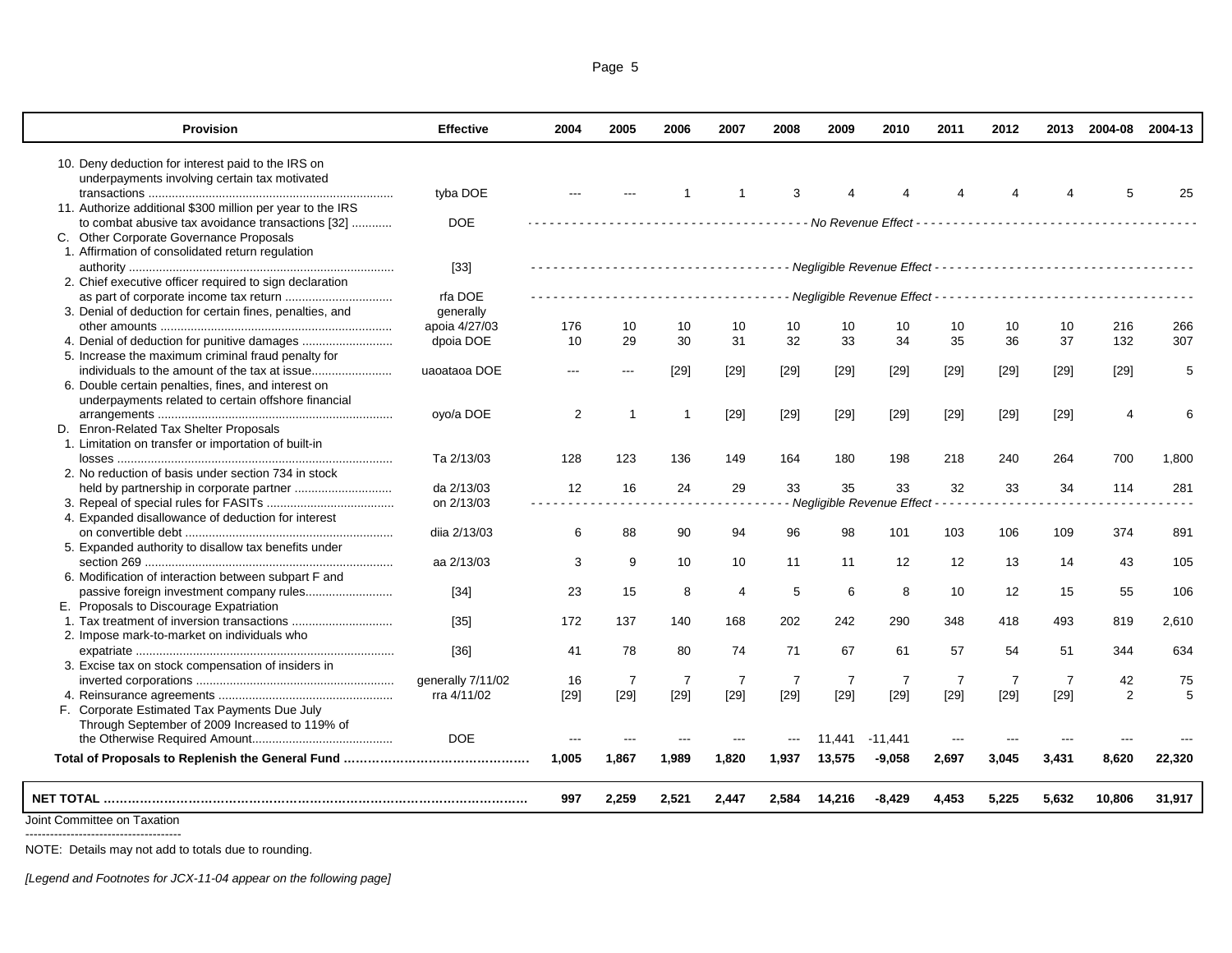## **Legend and Footnotes for JCX-11-04:**

- Legend for "Effective" column:
	- aa = acquisitions after depoid = damages paid or incurred after the mages paid or incurred after the mages paid or incurred after the mages paid or incurred after the mages paid or incurred after the mages paid or incurred abiUSa = articles brought into United States after function for the state of the states after fpasoua = fuel produced, and sold or used, after fracess articles brought into United States after frace rra = risk reinsured af apoia = amounts paid or incurred after  $\blacksquare$  fsfnua = fuels sold for nontaxable use after  $\blacksquare$  ta = transportation after as = articles soldata = actions taken after the actions taken after the state of air transportation after the state of air transportation after the state of air transportation after the state of air transportation after the state of air tra bo/a = before, on, and after the state of the state of the state of the state over the state of the state over the state of the state of the state of the state of the state of the state of the state of the state of the sta bra = benefits received afterda = distributions after determinism and overpayments and overpayments and overpayments and overpayments and overpayments diia = debt instrument issued after example after property purchased and installed after and installed after and installed after and installed after and installed after and installed after atte of enactment occurring after DOE = date of enactmentdpa = documents prepared after sodma = sales or deliveries made after sodma = sales or deliveries made after
		- fsoua = fuel sold or used after Ta = transactions after  $poisa =$  property placed in service after
- $t$ yba = taxable years beginning after
- [1] The outlay effects of this provision will be estimated by the Congressional Budget Office ("CBO"). Aquatic Resources Trust Fund is to be restructured and the name changed under the Excise Tax Reform and Simplification Proposals, Item B.1. (Eliminate Aquatic Resources Trust Fund and transform Sport Fishing Restoration Account).
- [2] Tax credits would be provided for on-road and off-road uses of biodiesel.
- [3] This provision may also have indirect effects on Federal outlays for certain farm programs. Outlay effects will be estimated by the Congressional Budget Office.
- [4] These effects result from application of the budget law for constructing CBO's baseline in the case of expiring excise taxes dedicated to trust funds. Under present law, the taxes on motor fuels dedicated to the Highway Trust Fund ("HTF") expire in 2005, and are assumed to be permanently extended in CBO's baseline, as required by budget law. The lower excise tax rates on alcohol fuels, which reduce revenue to the HTF, expire in 2007 and are also assumed to be permanently extended in CBO's baseline. The proposal would replace the lower excise tax rates on alcohol fuels with an excise tax credit that does not reduce revenue to the HTF and that expires in 2010. If this bill is enacted, CBO's subsequent baseline would not assume extension of the excise tax credit beyond its expiration because the requirement to assume extension only applies to excise taxes dedicated to trust funds. For purposes of this cost estimate, therefore, CBO assumes that the credit would expire as scheduled. This treatment generates changes in revenues and outlays beyond 2010.
- [5] Estimate provided by the Congressional Budget Office. Negative numbers indicate an increase in outlays.
- [6] The outlay payments for ethanol expire after December 31, 2010, and the outlay payments for biodiesel expire after December 31, 2006.
- [7] Estimate provided by the Congressional Budget Office.
- [8] Effective for aviation fuel removed, entered into the United States, or sold after September 30, 2004.
- [9] Generally effective 180 days after the date on which the Secretary issues the regulations, which are required on or before June 30, 2004.
- [10] Secretary must publish the list by June 30, 2004.
- [11] The display and electronic identification device provisions are effective October 1, 2005.
- [12] Generally effective after the date of enactment, except for fuel taxes, effective for taxable years beginning after the date of enactment.
- [13] Negligible revenue effect.
- [14] The gas guzzler tax, as amended, would generate between \$71 million and \$75 million per year in Federal tax receipts.
- [15] Provision will result in a reduction in outlays of approximately \$4 million over 10 years from the Sport Fish Restoration Trust Fund, successor to the Aquatic Resources Trust Fund.
- [16] Effective for articles sold by the manufacturer, producer, or importer on and after October 1, 2004.
- [17] Loss of less than \$500,000.
- [18] Provision will result in a reduction in outlays of approximately \$52 million over 10 years from the Sport Fish Restoration Trust Fund, successor to the Aquatic Resources Trust Fund.
- [19] Provision will result in a reduction in outlays of approximately \$1 million over 10 years from the Sport Fish Restoration Trust Fund, successor to the Aquatic Resources Trust Fund.
- [20] Effective with respect to transportation beginning on or after the date of the enactment, but shall not apply to any amount paid before such date.
- [21] Effective on July 1, 2004, but shall not apply to taxes imposed for periods before such date.
- [22] The transfer to the Puerto Rico Conservation Trust Fund is effective October 1, 2004.
- [23] Provision will result in a reduction in outlays of approximately \$7 million over 10 years from the Federal Wildlife Restoration Fund.
- [24] Effective for articles sold by the manufacturer, producer, or importer on or before the first day of the month beginning at least two weeks after the date of enactment.
- [25] Provision will result in a reduction in outlays of approximately \$9 million over 10 years from the Federal Wildlife Restoration Fund.
- [26] Effective for articles sold by the manufacturer, producer, or importer after the date of the enactment.
- [27] The proposal has outlay effects which will be provided by the Congressional Budget Office.

*[Footnotes for Table #04-2 016 R are continued on the following page]*